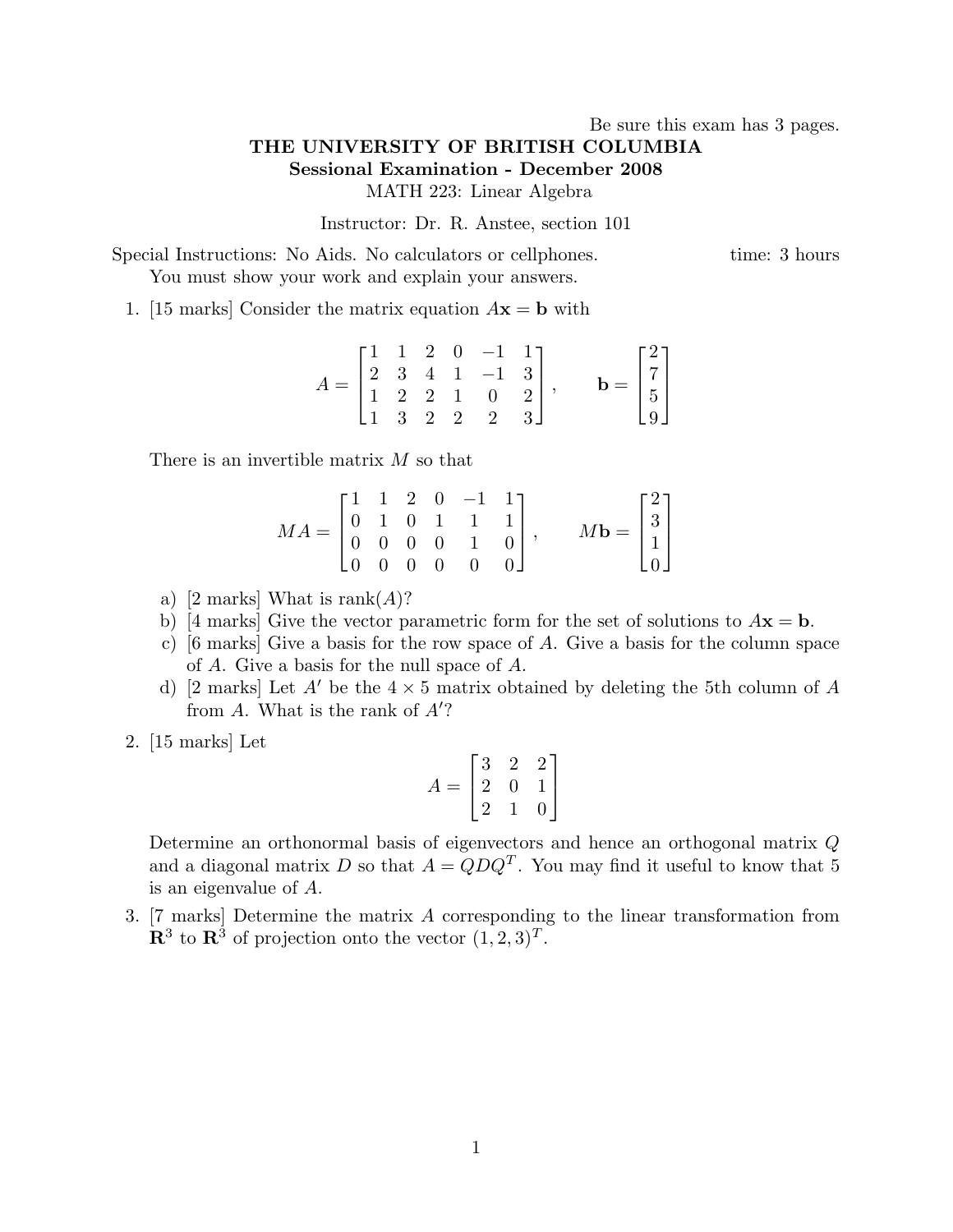## MATH 223 Final Exam 2008 **page 2**

4. [8 marks] Consider the  $2 \times 2$  matrix A as follows

$$
A = \begin{bmatrix} -4 & 4 \\ -12 & 10 \end{bmatrix} = \begin{bmatrix} 1 & 2 \\ 2 & 3 \end{bmatrix} \begin{bmatrix} 4 & 0 \\ 0 & 2 \end{bmatrix} \begin{bmatrix} -3 & 2 \\ 2 & -1 \end{bmatrix}.
$$

Define  $a_n, b_n, c_n, d_n$  using

$$
A^n = \begin{bmatrix} a_n & b_n \\ c_n & d_n \end{bmatrix}
$$

Compute

$$
\lim_{n \to \infty} \frac{a_n}{b_n}, \qquad \lim_{n \to \infty} \frac{c_n}{d_n}
$$

5. [10 marks] You are attempting to solve for  $x, y, z$  in the matrix equation  $A\mathbf{x} = \mathbf{b}$ where

$$
A = \begin{bmatrix} 1 & -1 & 1 \\ 1 & -1 & -1 \\ 1 & 1 & -1 \\ 1 & 1 & 1 \end{bmatrix}, \quad \mathbf{x} = \begin{bmatrix} x \\ y \\ z \end{bmatrix}, \quad \mathbf{b} = \begin{bmatrix} 3 \\ 2 \\ 1 \\ 0 \end{bmatrix}
$$

Find a 'least squares' choice  $\hat{\mathbf{b}}$  in the column space of A (and hence with  $||\mathbf{b} - \hat{\mathbf{b}}||^2$ being minimized) and then solve the new system  $A\mathbf{x} = \hat{\mathbf{b}}$  for  $x, y, z$ .

- 6. [15 marks] The differentiation operator  $\frac{d}{dx}$  maps (differentiable) functions into functions. The operator can be viewed as a linear transformation on the vector space of differentiable functions. Consider the 3-dimensional vector space  $P_2$  of all polynomials in x of degree at most 2. Then two possible bases for  $P_2$  are  $V = \{1, x, x^2\}$  and  $U = \{1 + x, x + x^2, x^2 + 1\}.$ 
	- a) [5 marks] Give the  $3 \times 3$  matrix A representing the linear transformation  $\frac{d}{dx}$  acting on  $P_2$  with respect to the basis  $V$ .
	- b) [5 marks] Give the matrix B representing  $\frac{d}{dx}$  with respect to the basis U. You may find it helpful to note that

$$
\begin{array}{rcl}\n1 & = & \frac{1}{2}(1+x) & -\frac{1}{2}(x+x^2) & +\frac{1}{2}(x^2+1) \\
x & = & \frac{1}{2}(1+x) & +\frac{1}{2}(x+x^2) & -\frac{1}{2}(x^2+1) \\
x^2 & = & -\frac{1}{2}(1+x) & +\frac{1}{2}(x+x^2) & +\frac{1}{2}(x^2+1)\n\end{array}
$$

c) [5 marks] Is matrix A diagonalizable?